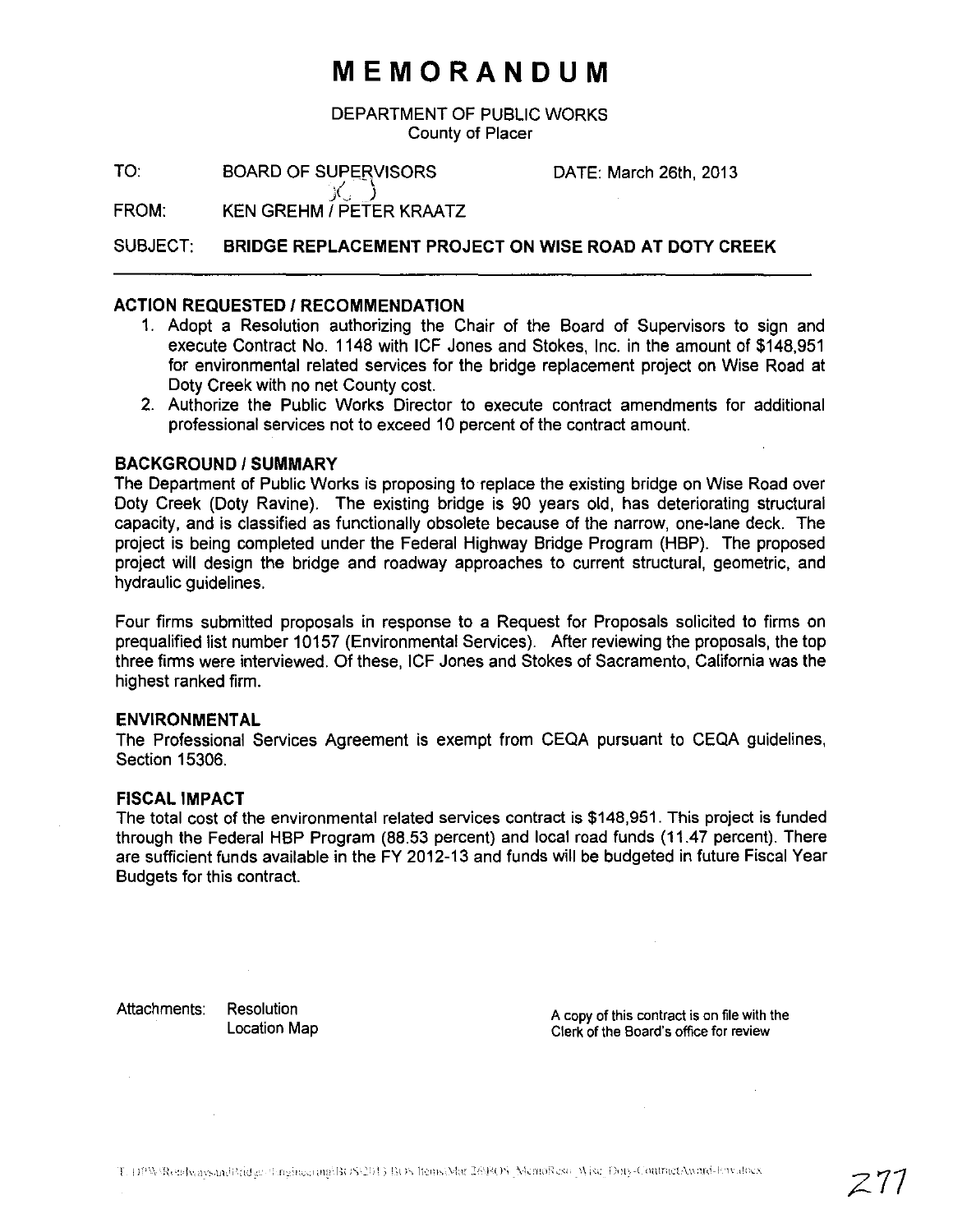# **Before the Board of Supervisors County of Placer, State of California**

In the matter of:

| Resol. No: |  | --- |
|------------|--|-----|
|------------|--|-----|

A RESOLUTION AUTHORIZING THE CHAIR TO SIGN AND EXECUTE CONTRACT NO. 1148 WITH ICF JONES AND STOKES, INC. IN THE AMOUNT OF \$148,951 FOR ENVIRONMENTAL SERVICES, AND AUTHORIZING THE PUBLIC WORKS DIRECTOR TO EXECUTE CONTRACTS FOR ADDITIONAL PROFESSIONAL SERVICES NOT TO EXCEED 10 PERCENT OF THE CONTRACT AMOUNT.

The following Resolution was duly passed by the Board of Supervisors of the County of Placer

at a regular meeting held on by the following vote on roll call:

Ayes:

Noes:

Absent:

Signed and approved by me after its passage.

Chair, Board of Supervisors

Attest:

Clerk of said Board

NOW, THEREFORE, BE IT RESOLVED by the Board of Supervisors of the County of Placer, State of California, that this Board authorizes the chair to sign the contract with ICF Jones and Stokes, Inc, for an amount not to exceed \$148,951.

BE IT FURTHER RESOLVED AND ORDERED, by the Board of Supervisors of the County of Placer, State of California, that this Board authorizes the Public Works Director to execute contracts for additional professional services not to exceed 10% of the contract amount for Contract No. 1148.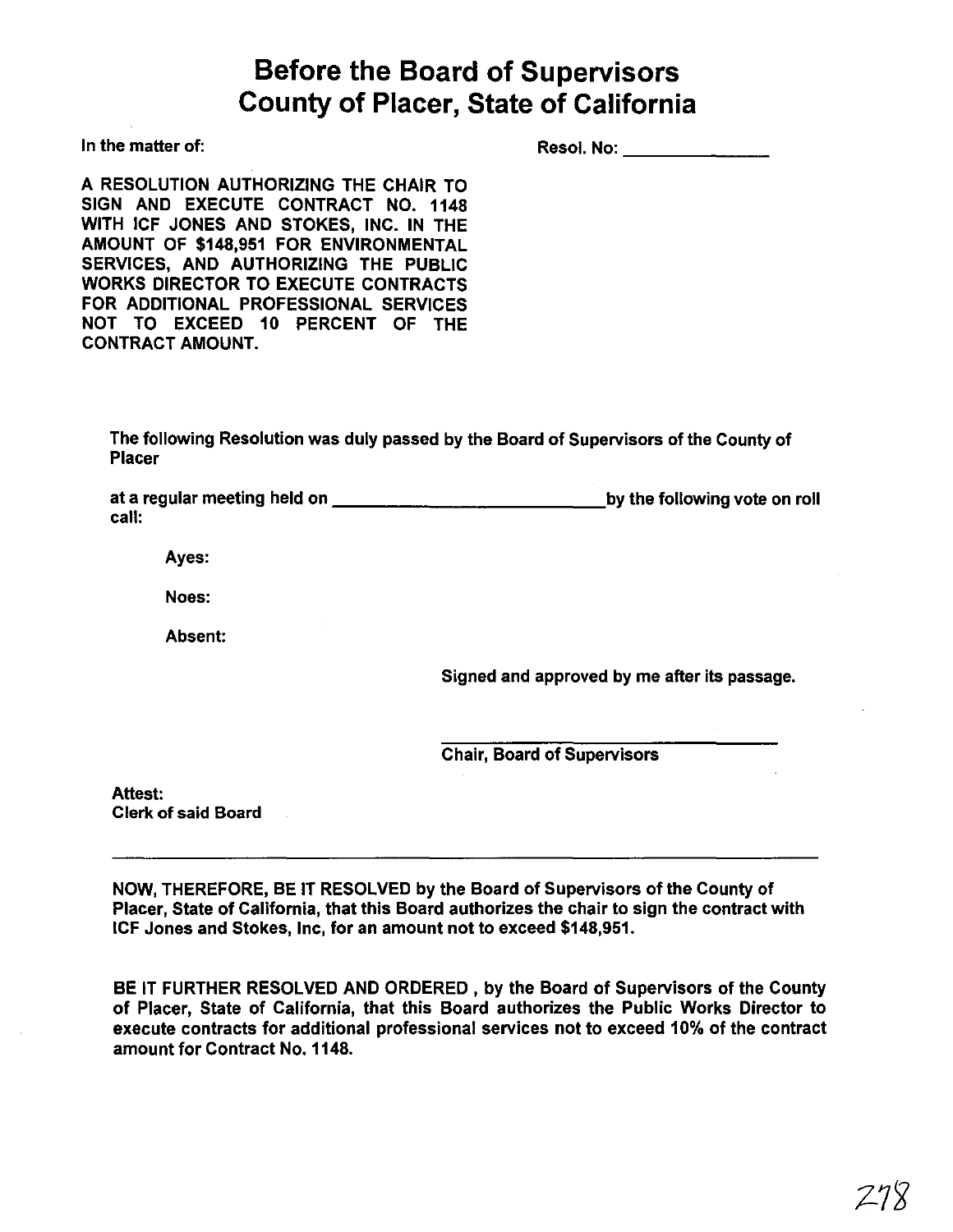# LOCATION **MAP**





**LOCATION MAP** SCALE AS SHOWN

 $\bar{z}$